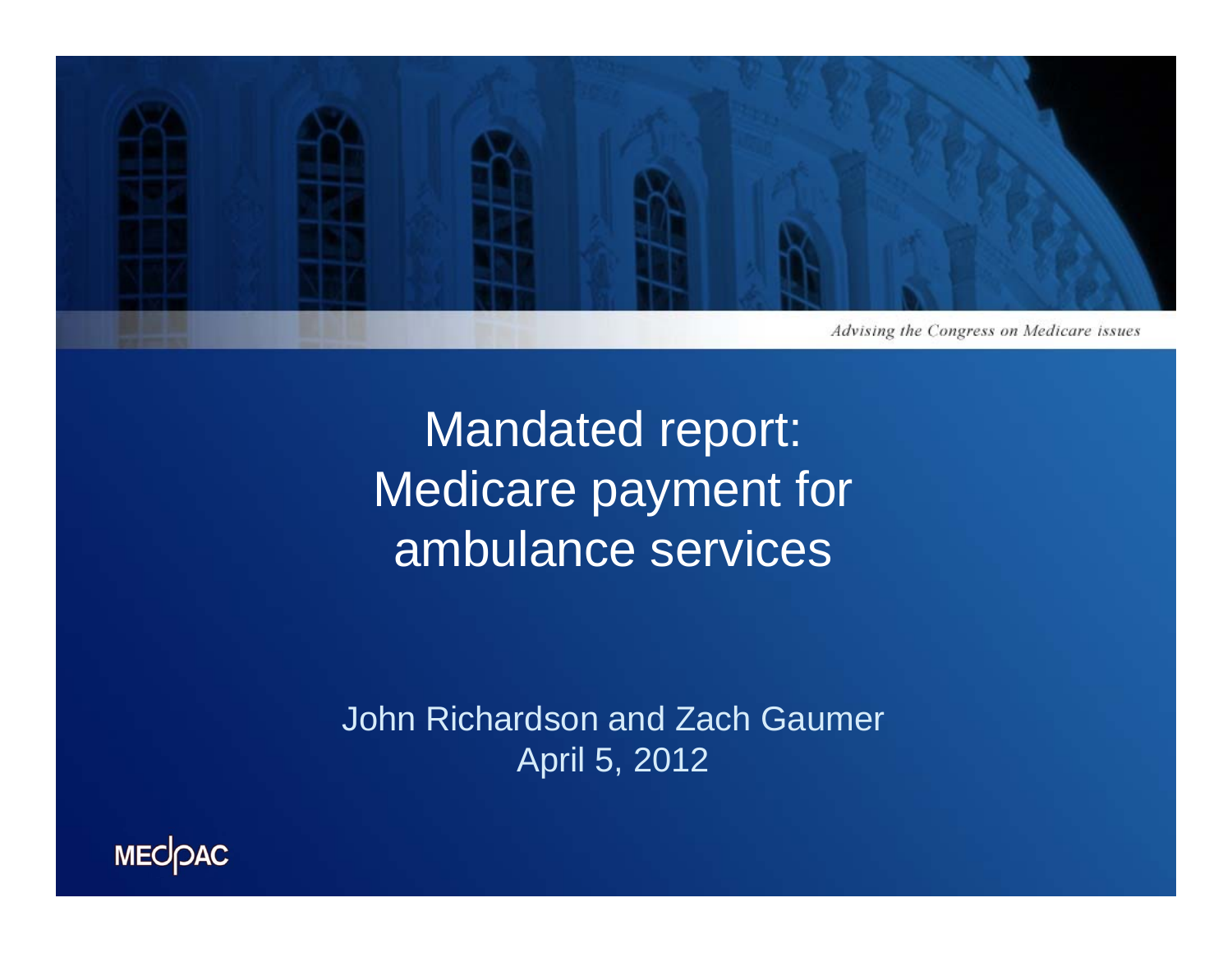### Mandated report on Medicare payment for ambulance services

#### $\blacksquare$ MedPAC directed to study:

- $\blacksquare$  Appropriateness of temporary ambulance add-on payments
	- $\blacksquare$ Urban (2 percent) and rural (3 percent) ground ambulance add-ons
	- $\blacksquare$ "Super-rural" ground ambulance add-on (22.6 percent)
	- П Grandfathering of certain areas for rural air ambulance add-on
- $\blacksquare$ Effect of add-on payments on providers' Medicare margins
- $\blacksquare$  Need to reform ambulance fee schedule, whether add-ons should be built into base rate
- $\blacksquare$  Critical dates:
	- $\blacksquare$ Report due June 15, 2013
	- $\blacksquare$ Add-on payment policies in effect through December 31, 2012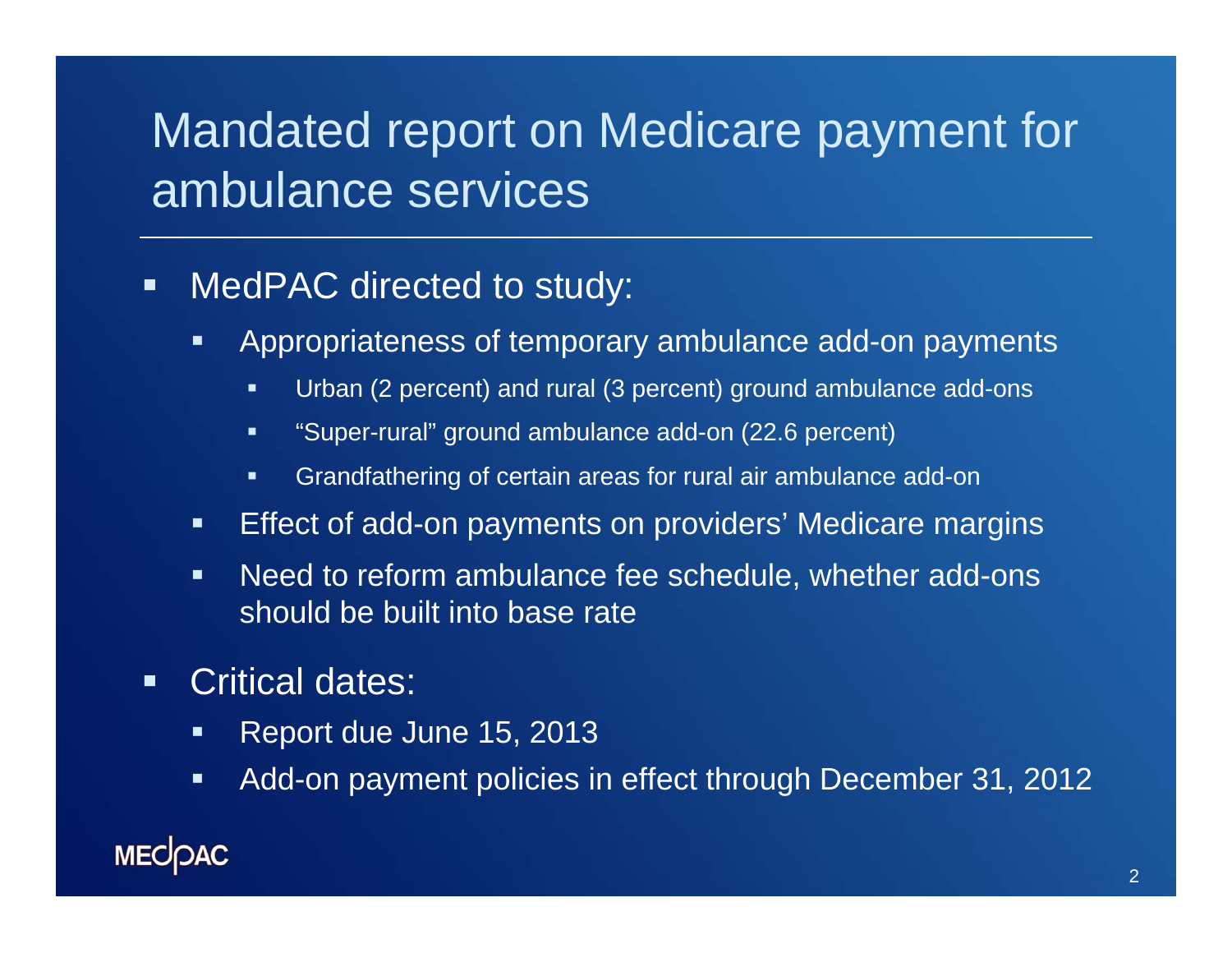## Project plan

- Coverage and payment basics
- $\blacksquare$  Trends in numbers of providers, claims volume, spending
- $\blacksquare$ Review of program integrity issues
- $\blacksquare$ Provider costs and Medicare margins
- $\blacksquare$ Possible recommendations

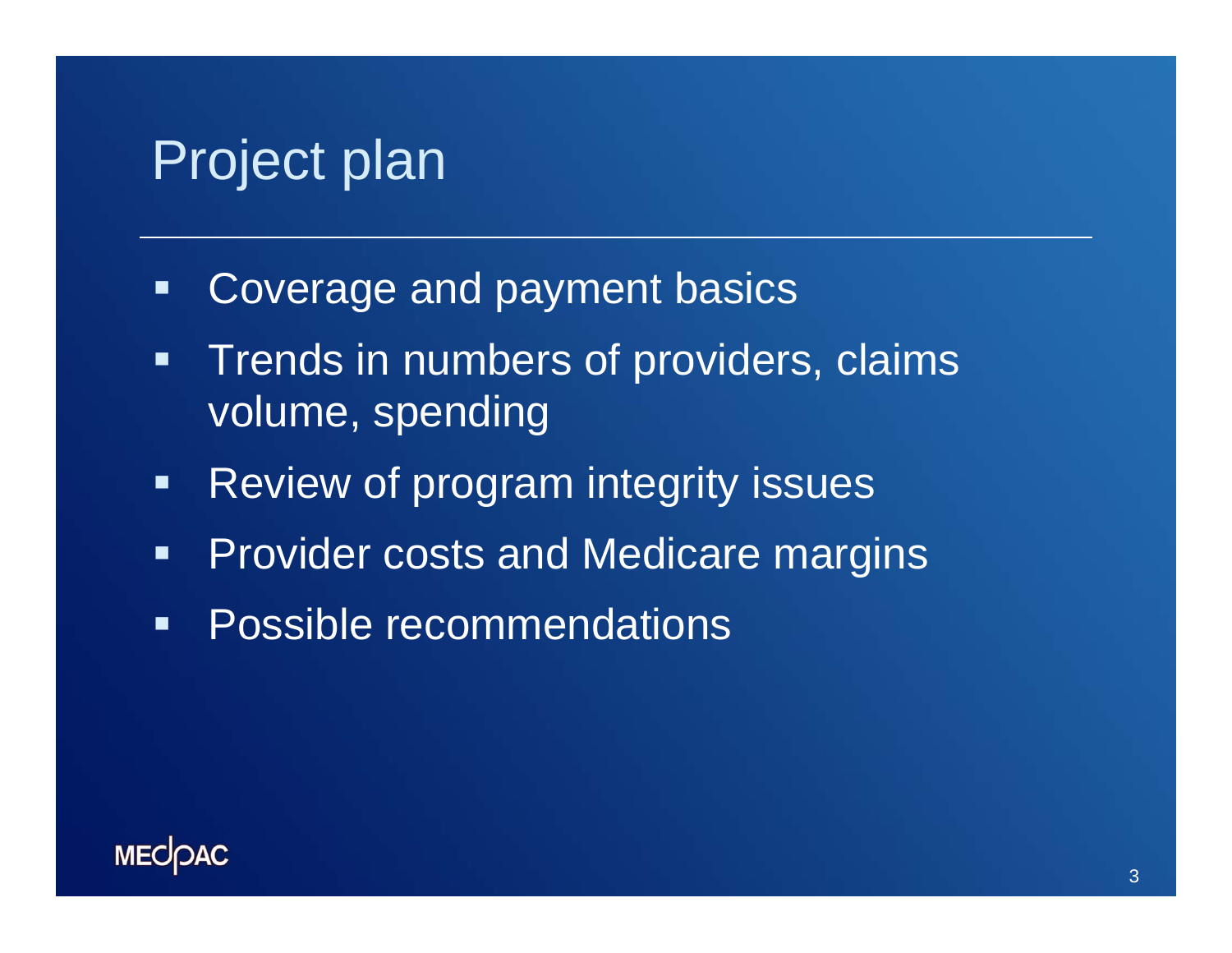### Medicare ambulance coverage

- $\blacksquare$ **EXEC** Medicare Part B covered service
	- ш Medicare pays 80 percent, 20 percent beneficiary coinsurance
- $\blacksquare$  Ambulance services covered if:
	- ш Transportation of the beneficiary occurs
	- **Transportation to an appropriate location**
	- $\blacksquare$ Medical necessity: other forms of transport contraindicated
	- п, Provider/supplier meets state licensing requirements
	- П Transportation is not part of a Part A covered stay
- $\blacksquare$  Some exceptions allow Part B payment for ambulance service during Part A stay (e.g., SNF resident with ESRD to/from dialysis)
- $\blacksquare$  Non-emergency transports require physician certification of medical necessity

**MECOAC**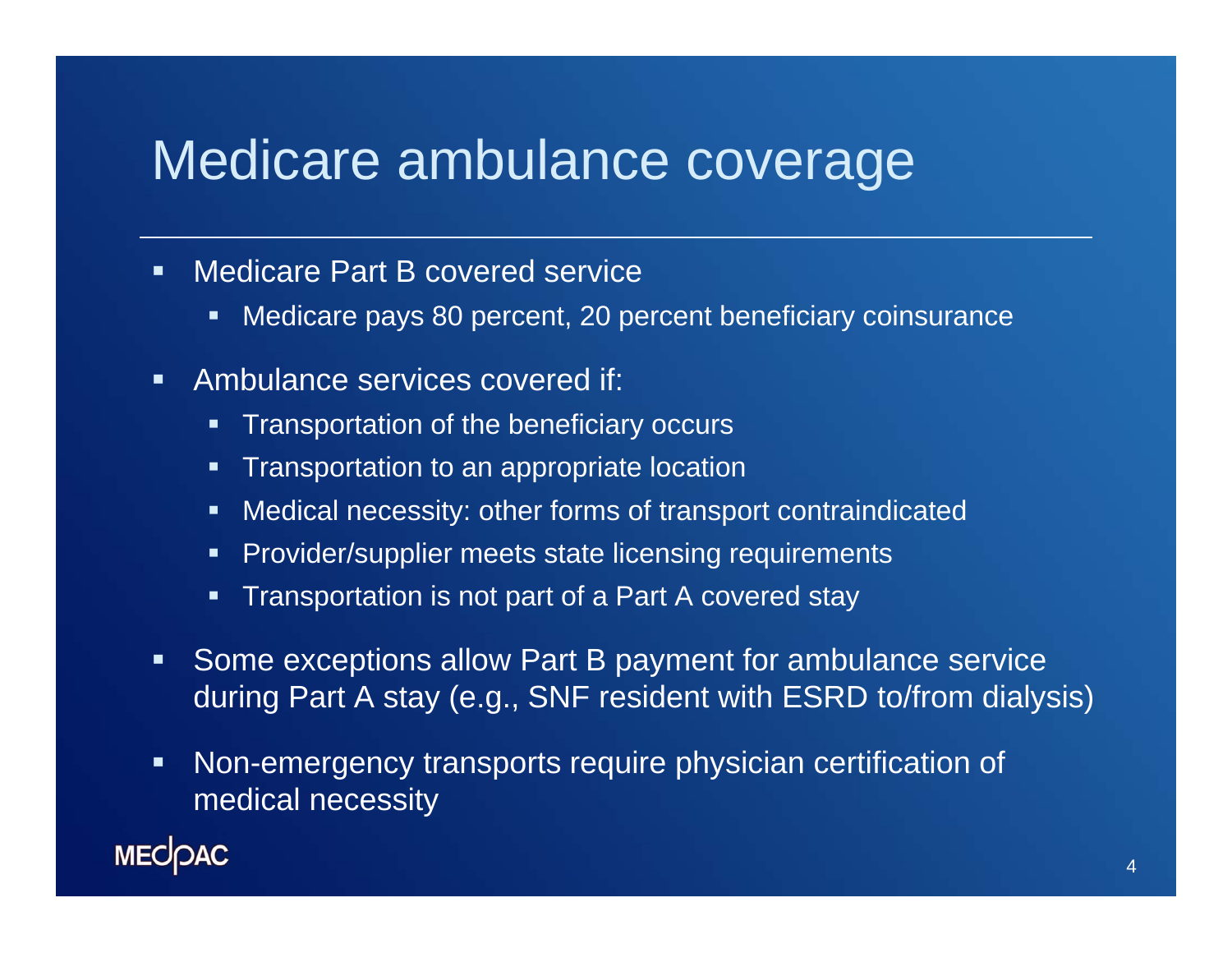# Non-institutional suppliers growing as institution-based providers declining

| <b>Type of entity</b>                | <b>Number</b><br><b>of</b><br>entities,<br>2008 | <b>Number</b><br><b>of</b><br>entities,<br>2010 | <b>Percent</b><br>of all<br>entities,<br>2010 | <b>Percent change</b><br>in number of<br>entities,<br>2008 to 2010 |
|--------------------------------------|-------------------------------------------------|-------------------------------------------------|-----------------------------------------------|--------------------------------------------------------------------|
| Non-institutional<br>supplier        | 10,477                                          | 10,926                                          | 93%                                           | 4.3%                                                               |
| <b>Institution-based</b><br>provider | 843                                             | 768                                             | 7%                                            | $-8.9%$                                                            |
| All                                  | 11,320                                          | 11,694                                          | 100%                                          | 3.3%                                                               |

Source: MedPAC analysis of Medicare Carrier and Outpatient claims data.

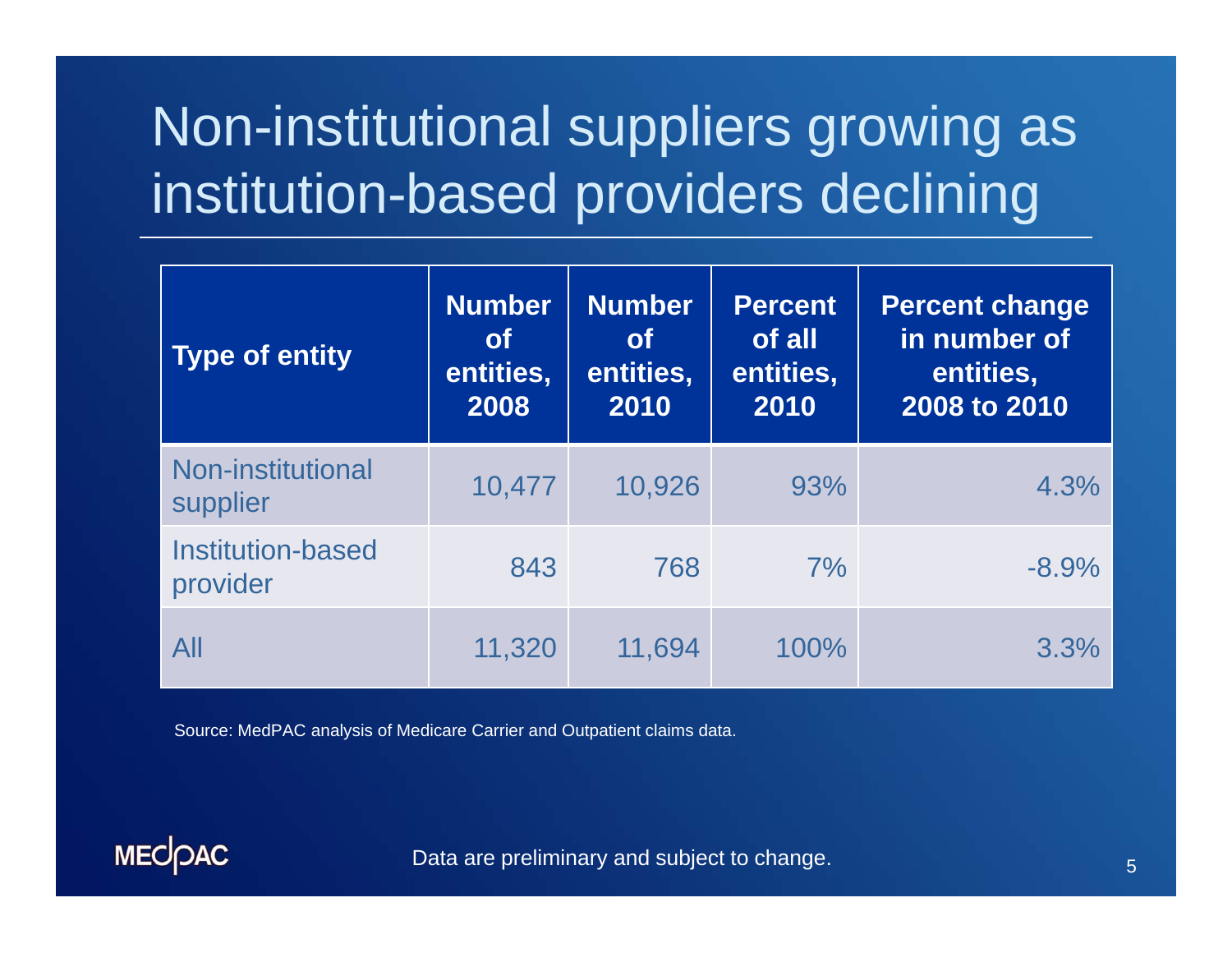### Institution-based providers

- $\blacksquare$  Majority are hospital and CAH-based (some SNF, LTCH, others)
- **18 percent of hospitals offer ambulance services** 
	- Ξ Large urban (33 percent of hospitals with 400+ beds)
	- $\blacksquare$ CAHs (25 percent)
	- $\blacksquare$ State and local government hospitals (31 percent)
- **Hospitals in certain states more likely to offer** ambulance services
	- Ξ Iowa (47 percent), Wyoming (45 percent), Minnesota (35 percent)

Source: American Hospital Association Hospital Statistics 2012.

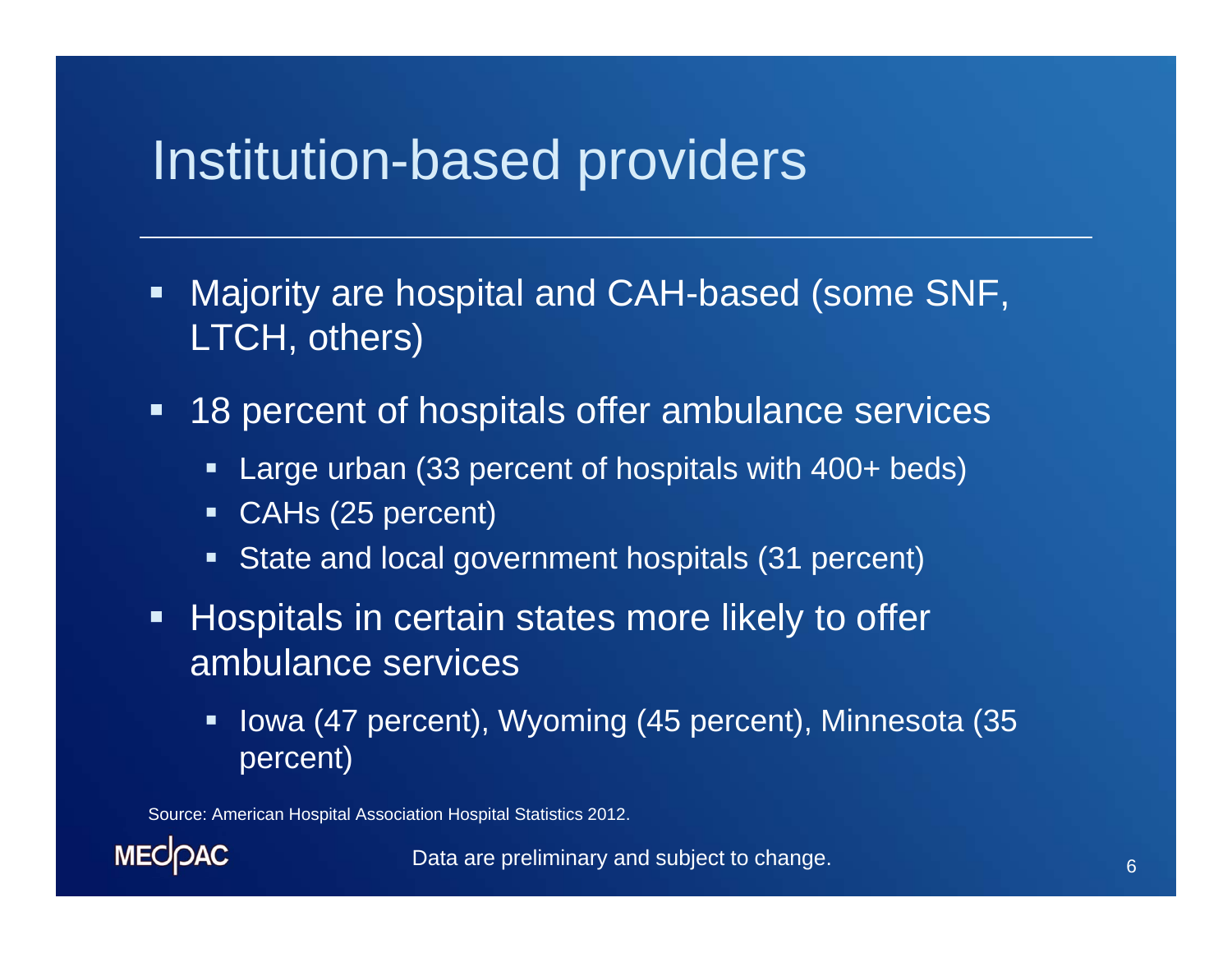## Non-institutional suppliers

### $\blacksquare$ Many forms of suppliers

- $\blacksquare$ Government agency (fire department, county EMS agency)
- $\blacksquare$  Public-private partnership (county EMS agency using nongovernment staff from a private entity)
- $\blacksquare$  . Private entity

| <b>Type</b>       | 2008<br>(n) | 2009<br>(n) | <b>Change</b><br>(n) | <b>Growth</b><br>rate | <b>Percent of</b><br>all suppliers |
|-------------------|-------------|-------------|----------------------|-----------------------|------------------------------------|
| Government        | 5,807       | 5,927       | 120                  | 2.1%                  | 55%                                |
| Non-government    | 4,670       | 4,766       | 96                   | 2.1%                  | 45%                                |
| <b>For-profit</b> | 3,033       | 3,105       | 72                   | 2.4%                  | 65%                                |
| Non-profit        | 1,637       | 1,661       | 24                   | 1.5%                  | 35%                                |

Source: MedPAC analysis of Medicare Carrier and Outpatient claims data and U.S. Census Bureau Statistics of U.S. Business (SUSB) data.

**MECOAC**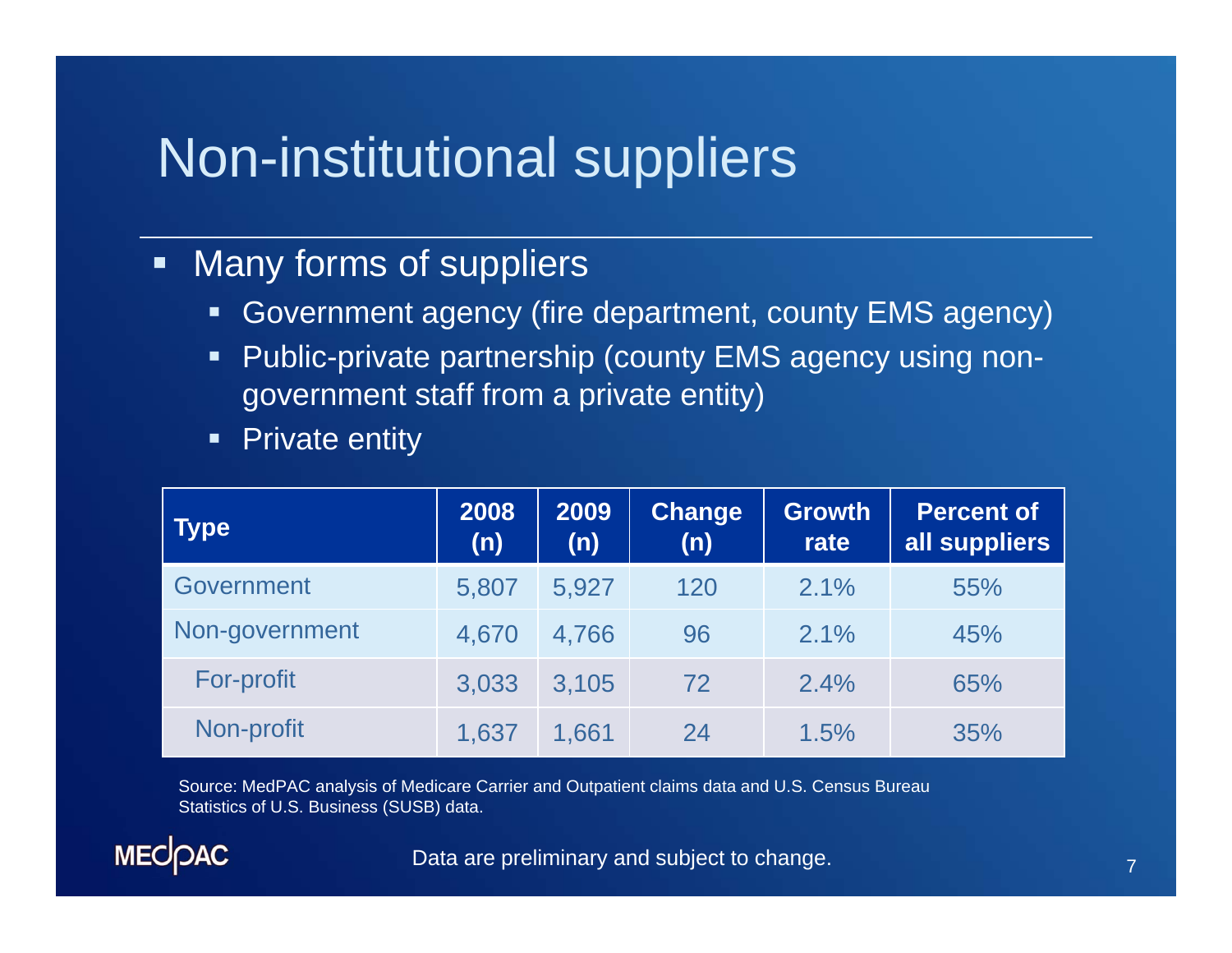### Ambulance fee schedule: Components

### 1. Base rate payment

- Relative value units (RVUs)
	- Ground: 7 levels based on service intensity (Air: 1 level)
- Conversion factor (CF)
	- Ground: \$214 / Air, rotary wing: \$3,384 / Air, fixed wing: \$2,911
	- Updated annually by Ambulance Inflation Factor (CPI-U)
- Geographic adjustment factor (GAF)
	- Uses practice expense GPCI
	- Applied to labor share of rate (ground: 70 percent, air: 50 percent)
	- Tied to ZIP code of patient point of pick-up

### 2. Mileage payment

- $\blacksquare$ Miles travelled from patient point of pick-up to destination
- Uniform national mileage rates for ground and air (fixed and rotary wing)

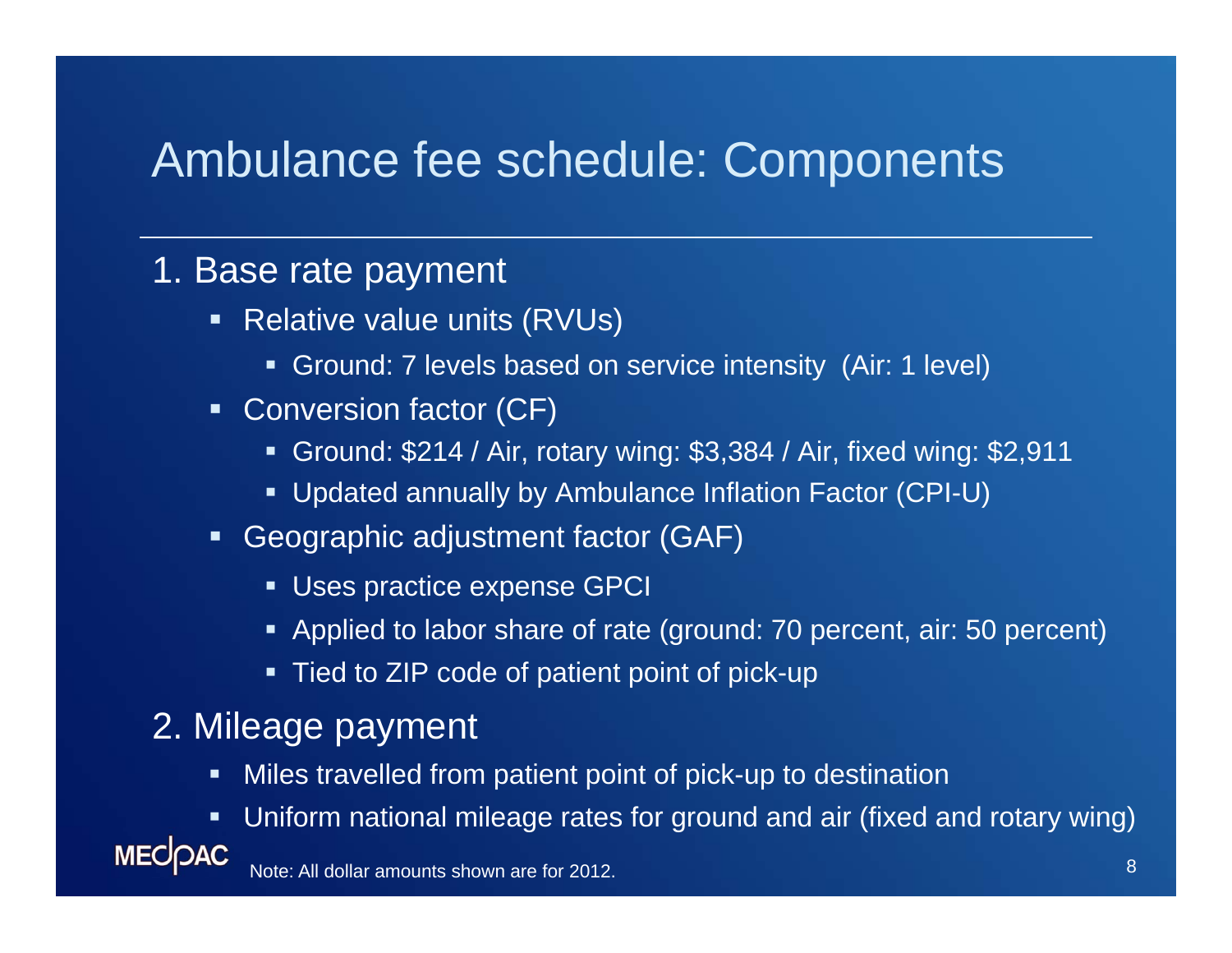### Example: Ground ALS Level 1-Emergency in Raleigh, NC excluding add-on payments



Note: ALS (advanced life support), GAF (geographic adjustment factor), GPCI (geographic practice cost index).

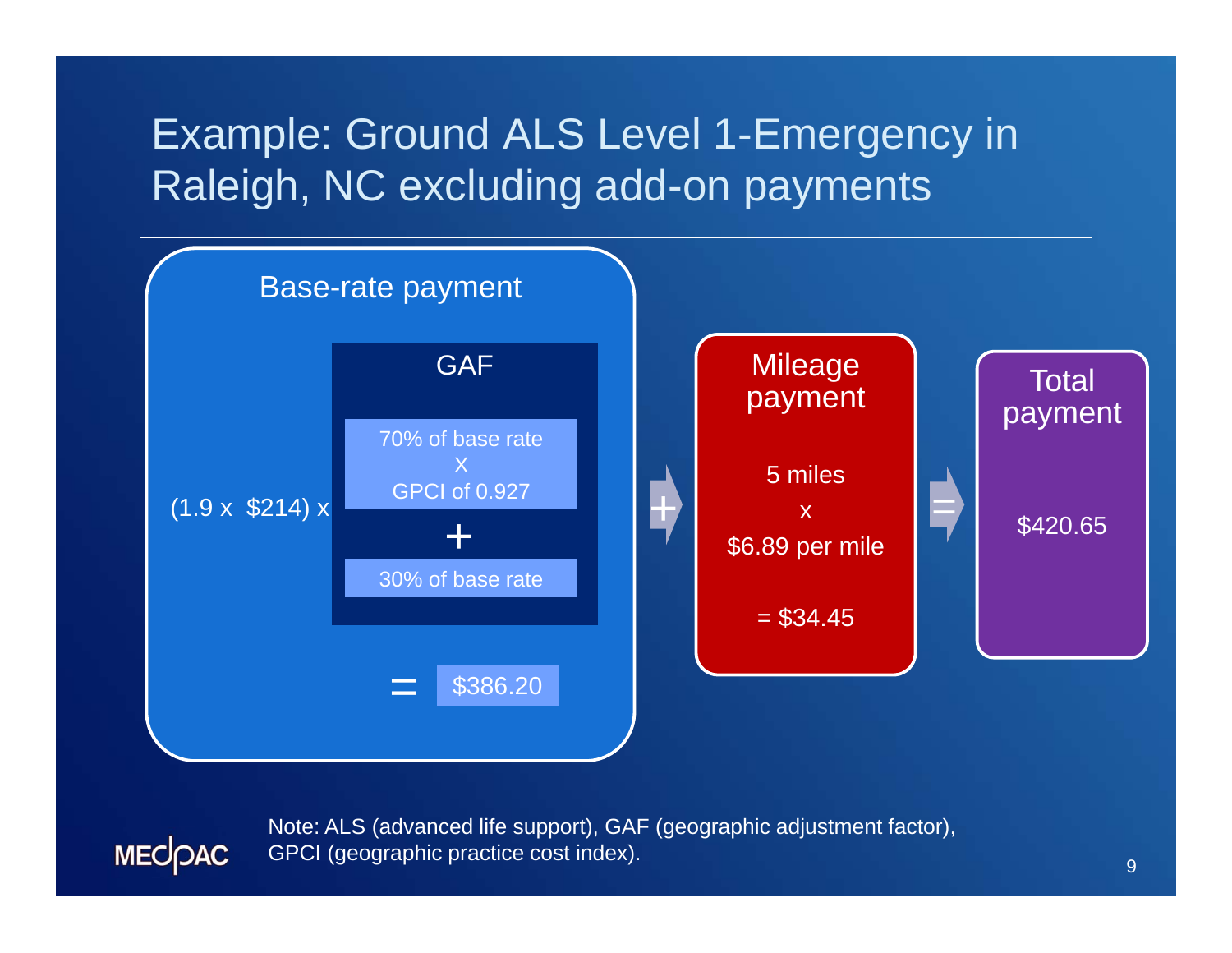### Add-on payment policies in current law

| <b>Add-on policy</b>                               | <b>Status</b> | <b>Policy description</b>                                                                                                                                        |
|----------------------------------------------------|---------------|------------------------------------------------------------------------------------------------------------------------------------------------------------------|
| Ground: rural short-mileage                        | Permanent     | 50 percent increase to mileage rate if<br>mileage is between 1 and 17 miles                                                                                      |
| Ground: rural and urban<br>pickup                  | Temporary*    | Rural: 3 percent increase to base rate<br>payment and mileage rate<br>Urban: 2 percent increase to base rate<br>payment and mileage rate                         |
| Ground: super-rural pickup                         | Temporary*    | 22.6 percent increase to base rate payment                                                                                                                       |
| Air: rural pickup                                  | Permanent     | 50 percent increase to air ambulance base<br>rate payment and mileage rate                                                                                       |
| Air: rural pickup in certain<br>areas deemed rural | Temporary*    | Maintains rural designation for application<br>of rural air ambulance add-on for areas<br>reclassified as urban by OMB in 2006<br>(affects over 3,400 ZIP codes) |



\* In effect through December 31, 2012.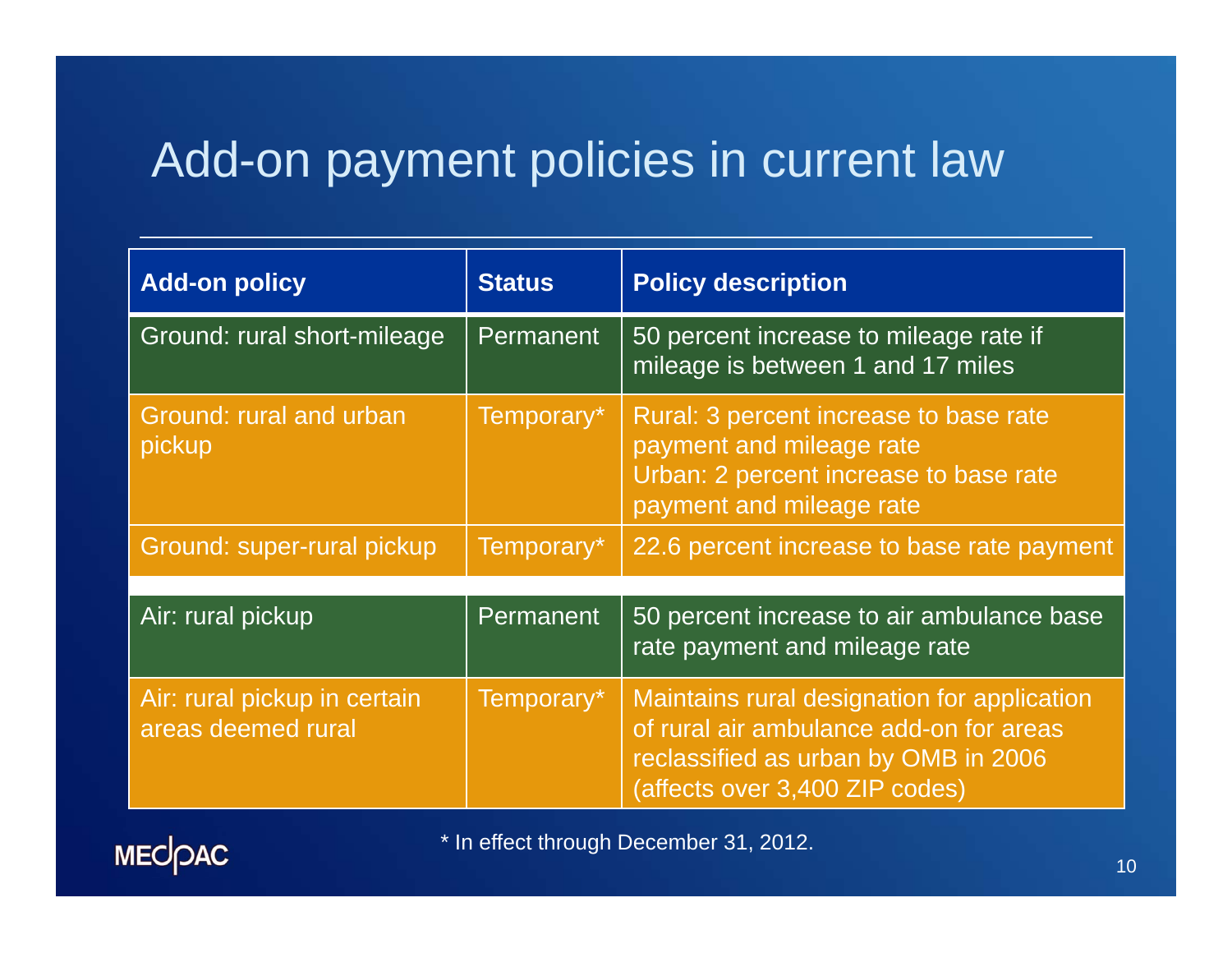## Average payment per claim by type of provider, type of service, and location

| <b>Type of service</b>             | <b>Average payment</b><br>per claim, 2010 |
|------------------------------------|-------------------------------------------|
| <b>All claims</b>                  | \$314                                     |
| <b>Non-institutional suppliers</b> | \$304                                     |
| <b>Institution-based providers</b> | \$485                                     |
| Air transports                     | \$4,642                                   |
| <b>Ground transports</b>           | \$293                                     |
| <b>Emergency</b>                   | \$340                                     |
| Non-emergency                      | \$233                                     |
|                                    |                                           |
| Urban                              | \$279                                     |
| Rural                              | \$383                                     |
| <b>Super-rural</b>                 | \$660                                     |

Source: MedPAC analysis of 100% of Medicare Carrier and Outpatient claims data.

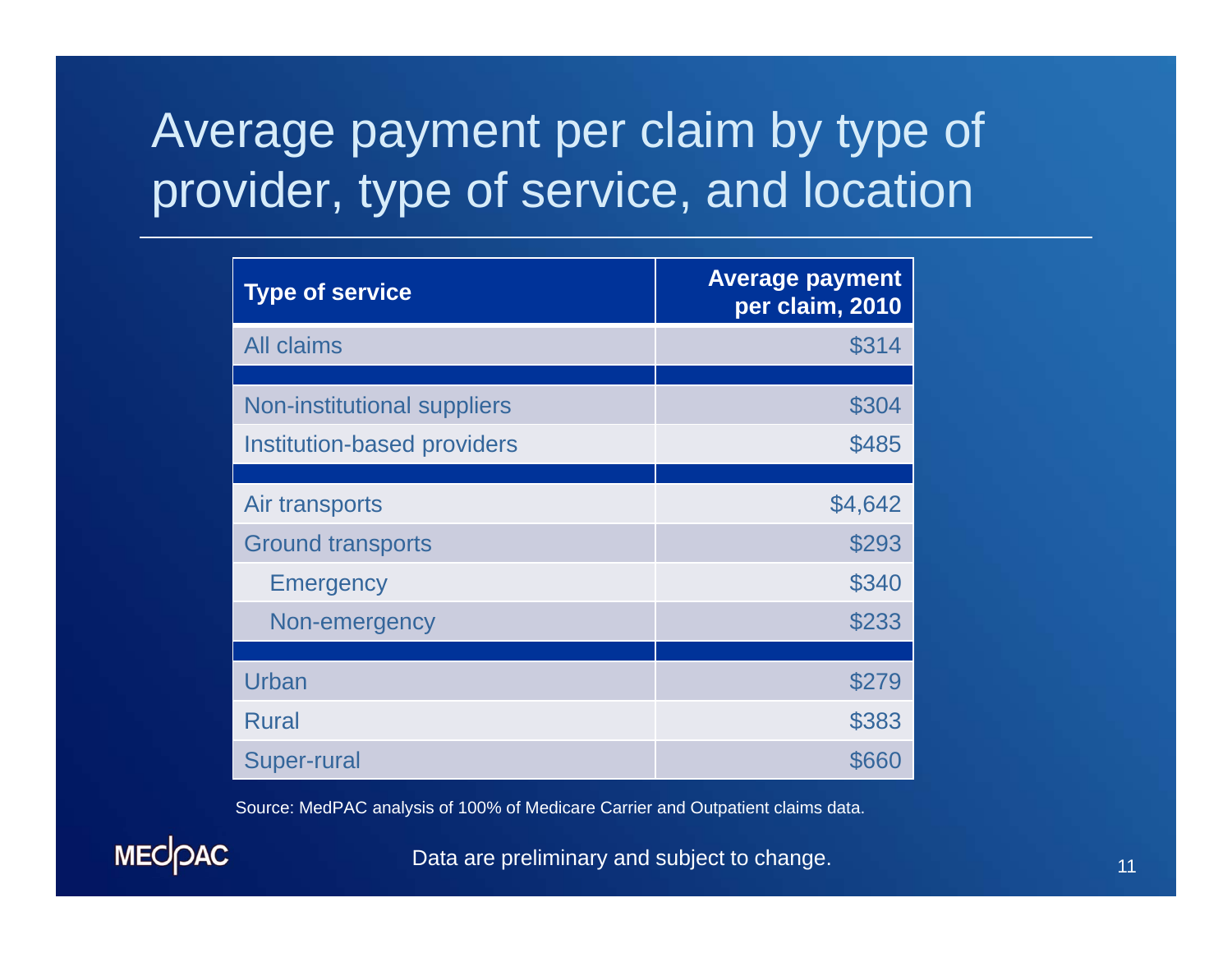### Trends in ambulance payments and utilization

- $\blacksquare$ \$5.2 billion in payments on 16.6 million claims in 2010
- $\blacksquare$  Payments per FFS beneficiary increased 19.1 percent from 2007 to 2010, driven by:
	- Payments: 10.4 percent increase in payments per claim
	- Users: 4.5 percent increase in users per FFS beneficiary
	- $\blacksquare$  . Claims per user: 5.1 percent increase in claims per user
- $\blacksquare$ Payment growth slowed from 2009 to 2010
- $\blacksquare$  Number of users and claims per user continued growth from 2009 to 2010

Source: MedPAC analysis of Medicare 100 percent Carrier and Outpatient claims data.

**MECOAC**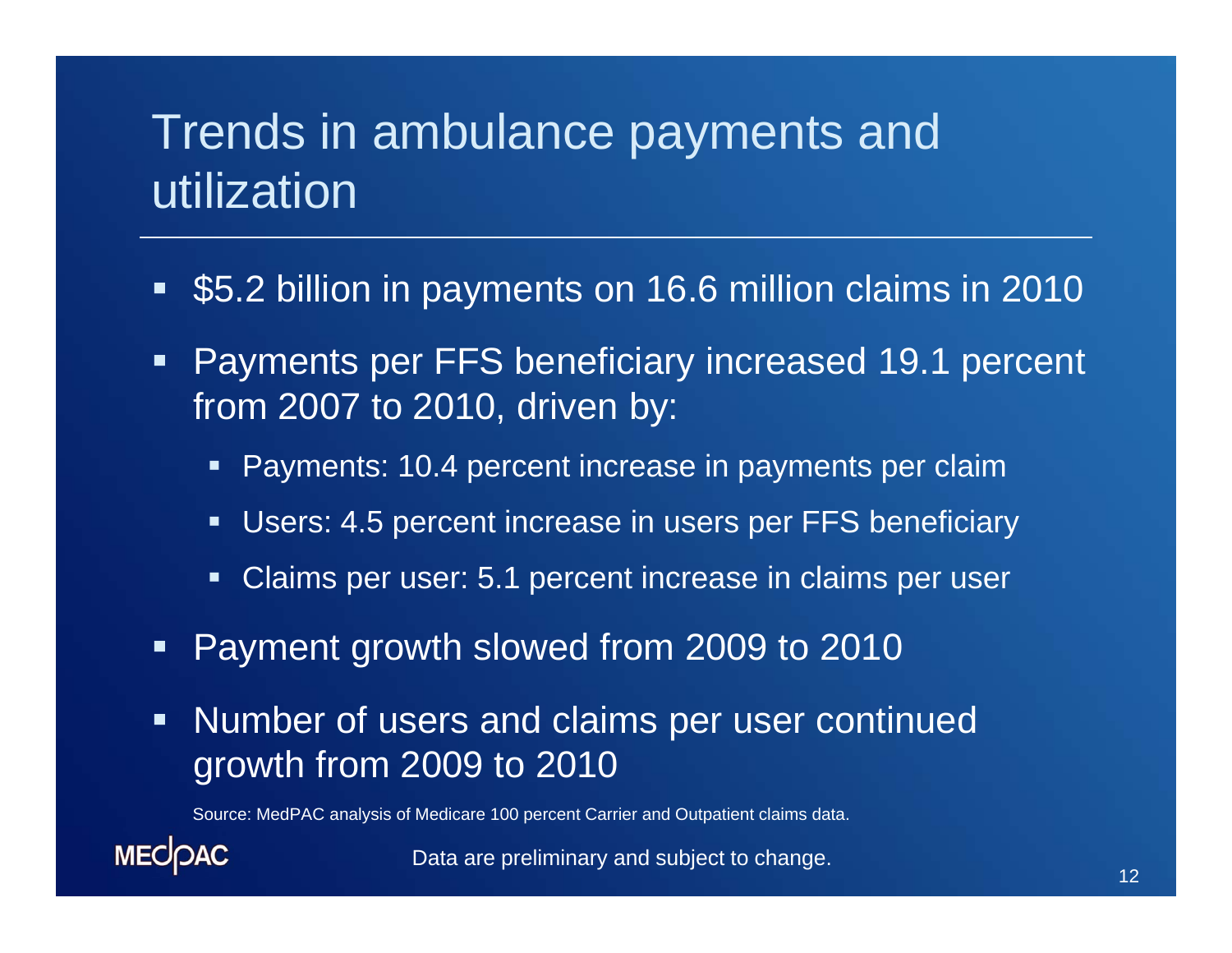## Differences in non-emergency transports by location and provider type

- $\blacksquare$  Non-emergency transports more common for urban (48 percent), than rural (40 percent) and super-rural (23 percent)
- $\blacksquare$  Non-emergency transports more commonly provided by noninstitutional suppliers (47 percent) than institution-based providers (30 percent)

| <b>Service type</b> | <b>Claims growth,</b><br>Urban,<br>2007 to 2010 | <b>Claims growth,</b><br>Rural,<br>2007 to 2010 | <b>Claims growth,</b><br>Super-rural,<br>2007 to 2010 |
|---------------------|-------------------------------------------------|-------------------------------------------------|-------------------------------------------------------|
| Non-emergency       | $11\%$                                          | 3%                                              | 2%                                                    |
| <b>Emergency</b>    | 8%                                              | 7%                                              | 7%                                                    |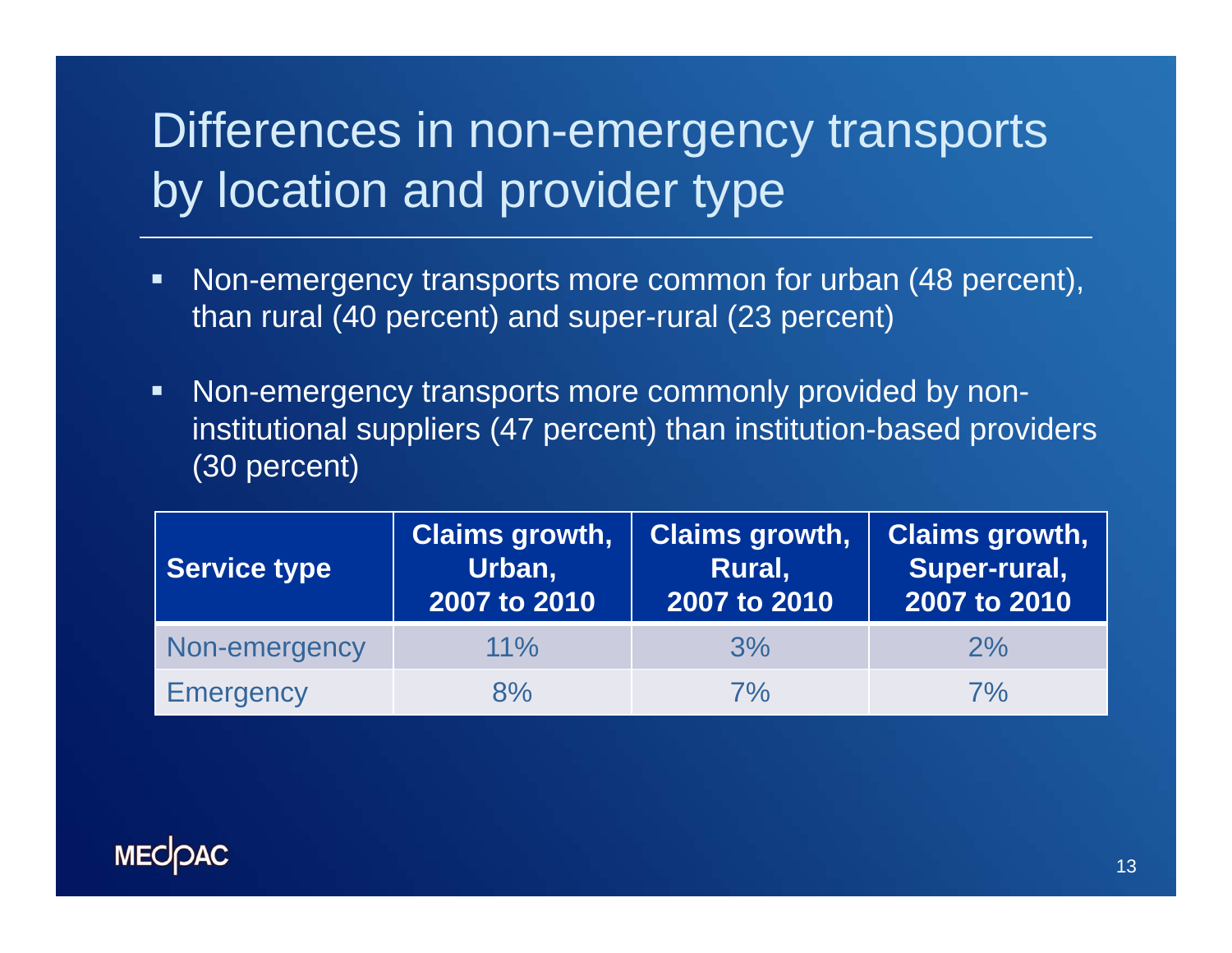## Key takeaways from initial analysis

- $\blacksquare$  Continued growth since 2007 in claims volume and users per claim
- $\blacksquare$  Number of for-profit suppliers growing faster than other provider/supplier types
- $\blacksquare$ Rapid growth in urban non-emergency transports
- $\blacksquare$  Limited availability of provider/supplier cost data for margins analysis